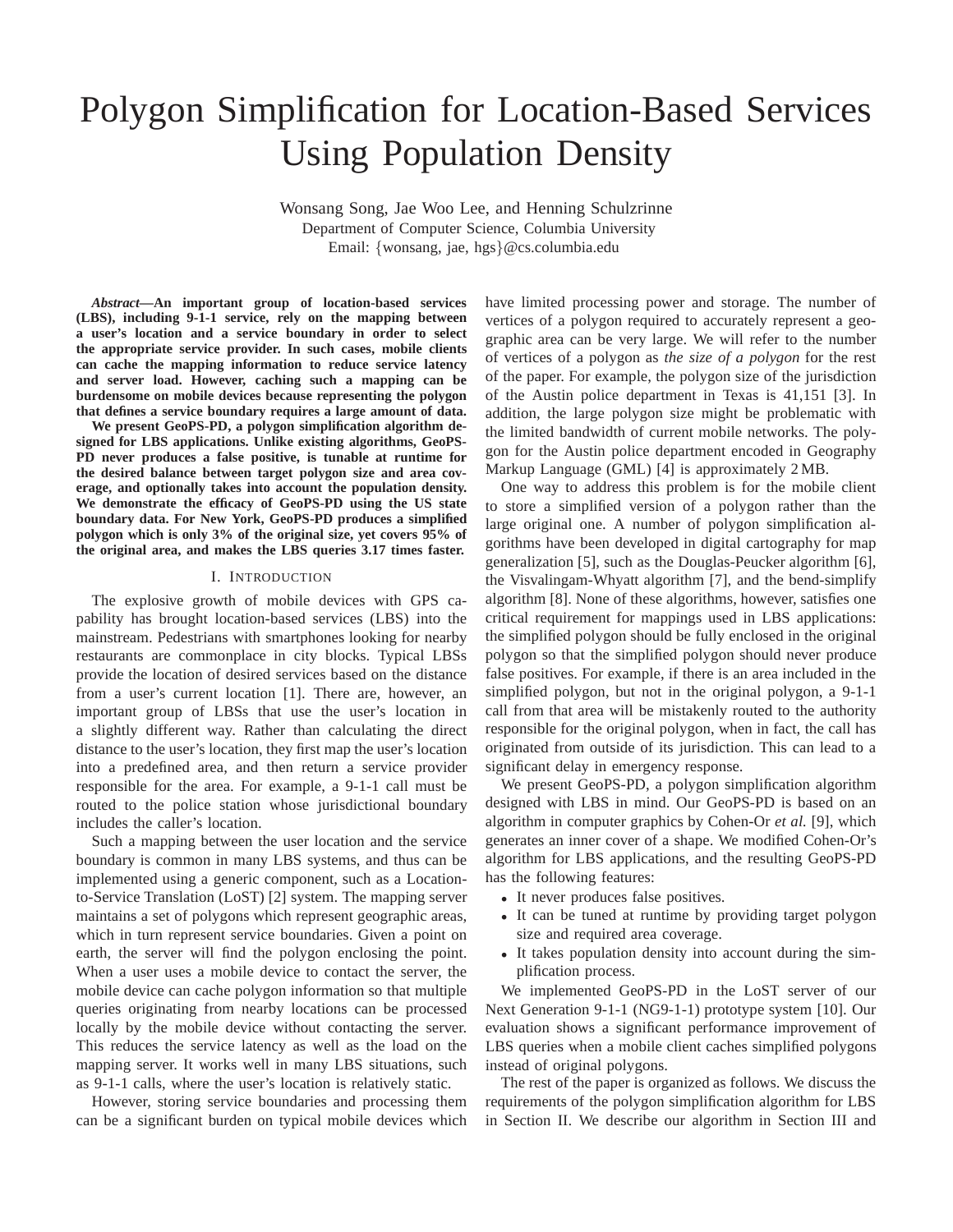the implementation details in Section IV. Section V provides performance evaluation. Lastly, we conclude in Section VI.

# II. REQUIREMENTS OF POLYGON SIMPLIFICATION ALGORITHM FOR LBS

A polygon simplification algorithm for LBS applications must fulfill the following requirements:

- *Reduction*: the size of the simplified polygon should be significantly smaller than the original polygon.
- *Inclusion*: the simplified polygon must be fully enclosed in the original polygon.
- *Coverage*: the simplified polygon should contain most of the area of the original polygon.

## *A. Reduction*

Reduction is the primary purpose of polygon simplification. A simplification algorithm should produce a polygon which consists of a much smaller number of points. The performance of an algorithm can be measured by the ratio of the simplified size to the original size.

## *B. Inclusion*

The inclusion requirement prevents the cached polygon from producing false-positives. A false-positive directs a user to an incorrect service provider, as shown in Figure 1. Assume that a polygon  $P$  represents the boundary of a service provider S, and a polygon  $P'$  is the simplified version of P. If  $P'$  is not entirely enclosed in  $P$ , there is an area  $A$  which is inside  $P'$ , but outside  $P$ . If a user in  $A$  makes an LBS query, she will be directed to  $S$ , the wrong service provider, even though her location is outside S's service boundary.



Fig. 1. False positive case.

The simplified polygon must also retain the topology of the original polygon. If there is a hole in the original polygon, it should remain or be replaced by a bigger hole. Otherwise, the simplified polygon will violate the inclusion requirement.

# *C. Coverage*

One disadvantage of using a simplified polygon for the client cache is that the users in some areas near the border will experience constant cache miss due to the fact that the simplified polygon does not cover those particular areas. To

minimize the number of users not covered by the simplified polygon, it should cover as much of the original area as possible. The area coverage, which is the ratio of the simplified area to the original area, is another performance measure of a polygon simplification algorithm.

# III. GEOPS-PD: GEODESIC POLYGON SIMPLIFICATION WITH POPULATION DENSITY

GeoPS-PD is based on Cohen-Or's polygon simplification algorithm [9], which was proposed as the first step to find an inner cover of a non-convex shape in computer graphics. Cohen-Or's algorithm produces a reduced polygon that is fully enclosed within the original polygon, satisfying our inclusion requirement in Section II. We take the core method of Cohen-Or's algorithm, make it tunable, and enhance it to provide better user coverage.

GeoPS-PD takes an adaptive approach in order to produce simplified polygons with better user coverage. The goal is to prevent the simplification process from losing areas where many users make LBS queries. To this end, GeoPS-PD uses query density to guide the polygon simplification process. Query density can be calculated from query history data. Since we do not have such data at this point, we approximate query density using population density.

#### *A. Population density*

In general, urban areas have higher population density than rural areas. In New York State, for example, New York City has a population density of 26,402 per mile<sup>2</sup>, while Hamilton County has  $3.1$  per mile<sup>2</sup> [11]. A polygon simplification algorithm for LBS applications should take into account the population density so that it does not lose a highly populated area during the simplification process. A simplified polygon that lost a small fraction of New York City would result in a lot more cache misses than the one that lost the same amount of area of Hamilton County.



Fig. 2. Census tracts around New York City.

In order to take the population density into account, GeoPS-PD uses the census tracts boundary information published by the U.S. Census Bureau. A census tract is a small geographic region used by the Census Bureau. The census tracts cover the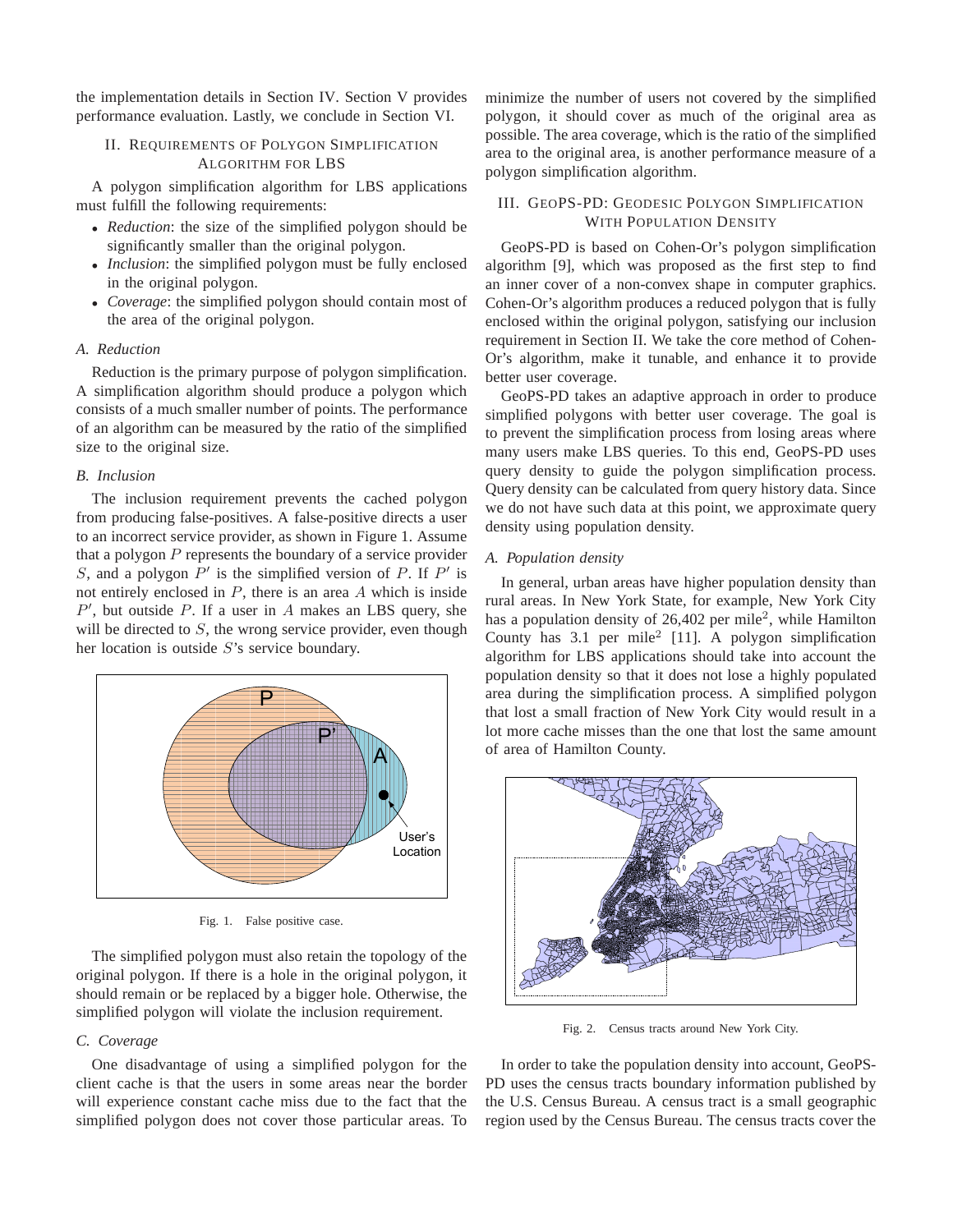entire United States and one census tract generally contains between 1,500 and 8,000 people [12]. Since a single census tract contains a comparable number of people, the spatial sizes of census tracts depend on their population density. Figure 2 shows that the census tracts in New York City are much smaller in size than those in the nearby counties.

## *B. Polygon simplification*

Algorithm 1 describes GeoPS-PD in pseudo-code.

## **Algorithm 1** GeoPS-PD $(P_{org}, N_{target}, R_{req})$

1:  $P \leftarrow P_{org}$ 2:  $P' \leftarrow P$ 3: **while**  $\left(\frac{area(P')}{area(P_{org})}\right) > R_{req}$  **do** 4: **if**  $size(P') \leq N_{target}$  **then** 5: **return**  $(success, P')$ 6: **end if** 7:  $P' \leftarrow \{p_1\}$ 8:  $p_{prev} \leftarrow p_1$ 9: **for**  $i = 2$  **to**  $size(P)$  **do** 10: triangle  $T = \{p_{prev}, p_i, p_{i+1}\}\$ 11: **if** P does not contain T or  $\frac{area(T)}{area(P)} \geq \epsilon$ or  $num\_tracks\_in(T) \geq \delta$  **then** 12:  $\mathcal{N} p_i$  is kept in simplified polygon 13: add  $p_i$  to  $P'$ 14:  $p_{prev} \leftarrow p_i$ 15: **else** 16:  $\mathcal{N} p_i$  *gets removed* 17: **end if** 18: **end for** 19:  $P \leftarrow P'$ 20: **end while** 21: // failed to reach  $N_{target}$  while keeping  $R_{req}$ 22: **return**  $(f \text{ailure}, P')$ 

There are three input parameters:  $P_{org}$ ,  $N_{target}$  and  $R_{req}$ .  $P_{org}$  is the original polygon which consists of a set of vertices,  $p_1, p_2, \ldots, p_n$ .  $N_{target}$  is the desired polygon size. A successful execution of the algorithm will return a simplified polygon whose size is less than or equal to  $N_{target}$ .  $R_{req}$  is the required area coverage. For example, if  $R_{req}$  is 0.9, GeoPS-PD must produce a simplified polygon that covers at least 90% of the original area. If it cannot reach  $N_{target}$  while keeping  $R_{rea}$ , GeoPS-PD will return its best effort.

For each point  $p_i$  in the polygon P, GeoPS-PD considers if  $p_i$  can be eliminated in the simplified polygon  $P'$  by checking three conditions (line 11). First, we consider the triangle  $T$ formed by  $p_i$  and its two neighboring points  $p_{prev}, p_{i+1}$ . The point  $p_{prev}$  is the last point kept. If T is fully enclosed in P, T indicates a convex region in P, and thus  $p_i$  can be safely eliminated without violating the inclusion requirement. Second, we make sure that eliminating  $p_i$  does not lose too big an area. We define an acceptable loss threshold,  $\epsilon$ , which is typically a small percentage (we used 0.2% in our evaluation), and compare it with the ratio of the area of T to the area of  $P$ . Lastly, we take the population density into consideration. We count the number of census tracts within T and compare it with a predefined threshold  $\delta$  (we used 10 in our evaluation). We eliminate  $p_i$  only if T contains fewer census tracts than  $\delta$ . This prevents the simplified polygon from losing highly populated areas. The algorithm runs repeatedly until the simplified polygon's size reaches  $N_{target}$  (line 4) or the area coverage drops below  $R_{req}$  (line 3).

Note that, for clarity, the pseudo-code omits a few details of our implementation. Checking for population density can be turned on and off. Determining when to terminate the algorithm is slightly more complicated than it is shown in Algorithm 1 because we make sure that the area does not dip below  $R_{req}$  during the last iteration, and that the loop terminates when the algorithm fails to converge. We also take into account various holes in a polygon caused by lakes or autonomous jurisdictions.

## IV. IMPLEMENTATION

We applied GeoPS-PD to the LoST server. We use the LoST server to route emergency calls in our NG9-1-1 system, but it is a generic component which can be used for any LBS application that maps the user's location to the service boundary. The client-side application first determines its location and sends a request to the LoST server. The server then replies with a response containing the appropriate service provider's URL and a polygon representing the service boundary. After receiving the response, the LoST client caches the polygon for later queries.

## *A. Client*

We implemented our LoST client on an Android Dev Phone 1, equipped with Qualcomm 528 MHz processor and 192 MB RAM [13]. It communicated with the LoST server using 802.11g wireless LAN.

The XML description of a polygon in a LoST response message was converted to two arrays–one for latitude and the other for longitude of double precision floating point numbers, and then stored as BLOBs in a SQLite database along with other information. Before making a LoST request, the client first checks the user's location against all polygons stored in the database. For point-in-polygon test, we used the PNPOLY function [14].

## *B. Server*

The LoST server hosted on a Dell PowerEdge 1950 Server, equipped with dual Intel Xeon 1.6 GHz CPUs and 2 GB RAM running Linux 2.6.18. We implemented the LoST server as a Java Servlet running on Apache Tomcat [15] web application server. We used the PostgreSQL database [16] to store LoST mappings. A service boundary was stored in the database as a geometric object. PostGIS extension [17] adds geometric objects and functions to the PostgreSQL database. PostGIS provides the ST\_Contains function for point-in-polygon test.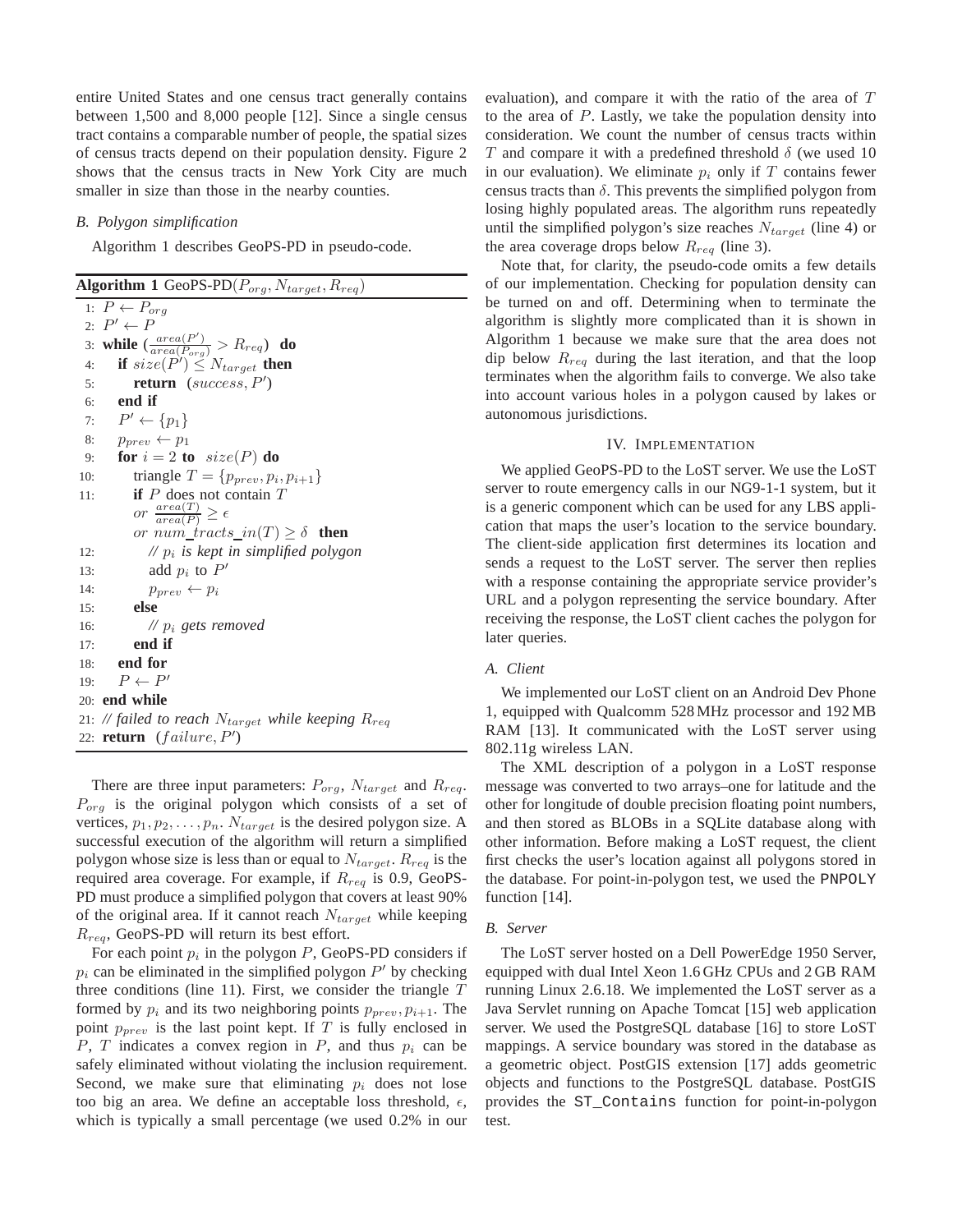#### *C. GeoPS-PD function*

We implemented the GeoPS-PD algorithm as a function written in PL/pgSQL [18], the procedural language for the PostgreSQL database system. We compute the simplified polygon for each service boundary using the GeoPS-PD function, and store it in the database along with the original polygon. The computation is done offline.

## *D. Geographical data set*

We used the actual state boundaries of the United States as the polygons representing service boundaries. In our NG9-1-1 system, 9-1-1 calls are first routed to a statewide emergency service routing proxy (ESRP), and the ESRP further routes the calls to local authorities [19]. From the user's perspective, therefore, the state boundaries make up the 9-1-1 service boundaries.

We used the state boundary data available from the U.S. Census Bureau [20]. The original data file is in the ESRI shapefile [21] format. We loaded it into the PostgreSQL database using the shp2sql data loader included in PostGIS. The census tracts data file was loaded in the same way.

## V. EVALUATION

## *A. Polygon simplification*

ż

We evaluated the performance of GeoPS-PD using the size and area coverage of the simplified polygons. We did not measure the running time of GeoPS-PD. The running time of the algorithm is not critical because the simplified polygons need to be recalculated only when the service boundaries change and the calculation is done offline.

For our evaluation, we picked five US states (or state equivalent areas), and simplified their boundaries using GeoPS-PD. The five states are District of Columbia, Utah, Massachusetts, New York, and Texas. They represent various points in the polygon size spectrum, ranging from 229 to 6,534.

TABLE I GEOPS-PD RESULTS FOR 5 STATES.  $(N_{target} = 100, R_{req} = 0.9, PD = off)$ 

| <b>State</b> | Original<br>size | Simplified<br>size | Simplification<br>ratio $(\%)$ | Area coverage<br>$\frac{9}{6}$ |
|--------------|------------------|--------------------|--------------------------------|--------------------------------|
| DC           | 229              | 61                 | 26.64                          | 97.01                          |
| UT           | 533              | 97                 | 18.20                          | 98.12                          |
| МA           | 1,421            | 100                | 7.04                           | 92.55                          |
| NY           | 3,093            | 94                 | 3.04                           | 95.05                          |
| <b>TX</b>    | 6,534            | 91                 | 1.39                           | 94.77                          |

Table I shows the performance of GeoPS-PD. The population density option (PD) was turned off. The simplification ratio is the ratio of the simplified polygon's size to the original size in percentage, and the area coverage is the ratio of the simplified polygon's area to the original area. In the case of New York, for example, the original polygon size is 3,093 and the simplified polygon size is 94, which is only about 3% of the original size but still covers more than 95% of the original area.

TABLE II STATES THAT WERE AFFECTED BY PD.

| State           | Cities with high population density      |  |  |  |
|-----------------|------------------------------------------|--|--|--|
| California      | San Francisco, Long Beach, and San Diego |  |  |  |
| Florida         | St. Petersburg                           |  |  |  |
| <b>Illinois</b> | Chicago                                  |  |  |  |
| Kentucky        | Covington                                |  |  |  |
| Michigan        | Detroit                                  |  |  |  |
| Missouri        | St. Louis                                |  |  |  |
| New York        | New York City                            |  |  |  |
| Pennsylvania    | Philadelphia                             |  |  |  |
| Texas           | McAllen                                  |  |  |  |
| Virginia        | Arlington                                |  |  |  |
| Washington      | Seattle                                  |  |  |  |

When we ran GeoPS-PD with the population density option turned on, 11 out of the 50 states produced different results. Table II shows the 11 states along with the densely populated cities in each state that caused the differences.

TABLE III SIMPLIFICATION OF NEW YORK WITH AND WITHOUT PD.  $(N_{target} = 100, R_{req} = 0.9)$ 

|                    | Polygon<br>size | Area coverage<br>$\frac{1}{2}$ | Census tracts<br>included |
|--------------------|-----------------|--------------------------------|---------------------------|
| Original polygon   | 3,093           | 100.00                         | 4.711                     |
| Simplified w/o PD  | 94              | 95.05                          | 2,611                     |
| Simplified with PD | 100             | 95.43                          | 4.186                     |

The results for New York clearly demonstrate the effectiveness of the population density option. Table III compares the results for New York with and without the population density option. While the polygon size and the area coverage remain similar between the two cases, the number of census tracts included in the simplified polygon is increased by 60%, jumping from 2,611 to 4,186. Put another way, the simplification using population density covers 6.3 million more people, according to the U.S. Census Bureau's statistics which states that the average population of all census tracts is about 4,000 [12]. This is about 1/3 of the total population of New York State.

Figure 3 illustrates how such a huge difference in population coverage is possible when the area coverage is almost same. Figure 3(a) shows that, without the population density option, most of New York City gets cut off during simplification. Figure 3(b) shows that the population density option prevents the loss of New York City.

## *B. LoST query performance*

In order to measure the performance benefit of caching simplified polygons, we analyzed the expected LoST query time for two cases. In one case, the LoST server sends the original polygon which the client then caches. In the other, the server sends the client the simplified polygon. The simplified polygon was computed in advance.

The expected query time is given by the following formula:

 $E(Query time) = Hit time + Miss penalty \times Miss rate$ 

We measured Hit time<sub>org</sub>, Miss penalty<sub>org</sub>, Hit time<sub>simp</sub> and  $Miss penalty_{simp}$  as follows. (org and  $simp$  denote the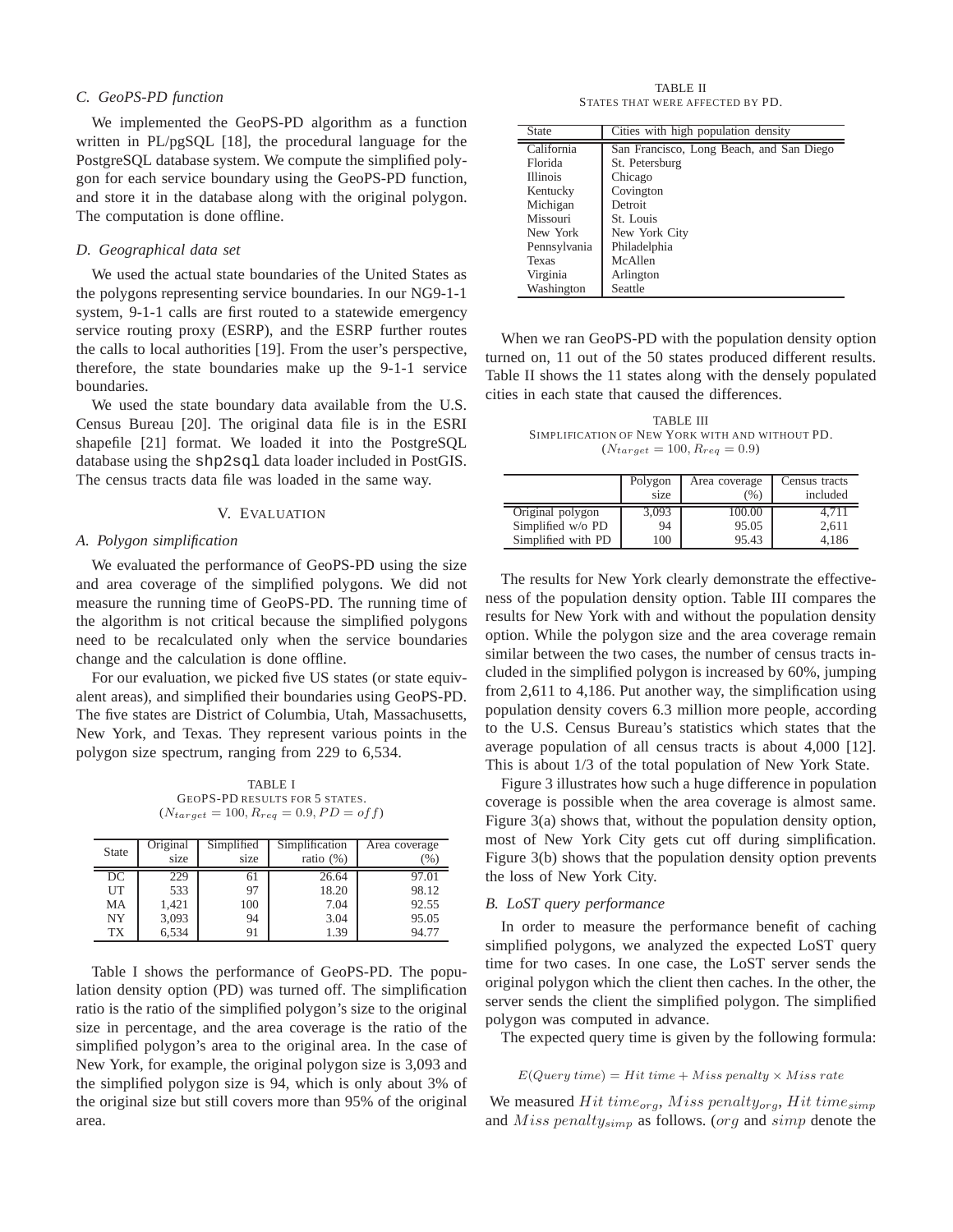

(a) without population density option (b) with population density option

Fig. 3. Polygon simplification of New York State near New York City.

original and simplified polygon being cached, respectively.) For the miss penalty, we let the client issue a query with an empty cache and measured the response time. At that point, the client cached the polygon that it received from the server. We let the client issue the same query again, which caused a cache hit, to measure the hit time. We selected the query location to ensure the cache hit.

For the case of original polygons, the only cache miss will occur for the first query in each service boundary. All subsequent queries within the same boundary will result in cache hits. Thus, as the number of query increases, the expected query time converges to the hit time:

#### $E(Query \ time_{org}) \rightarrow Hit \ time_{org}$

For the case of simplified polygons, a cache miss will occur every time the query location is in a region that is included in the original polygon but not in the simplified polygon. The total percentage of such regions in a service boundary is  $1 -$ Area coverage, which is the Miss rate  $s_{\text{imp}}$ . The expected query time for the simplified polygon case becomes:

$$
E(Query \, time_{simp}) = Hit \, time_{simp
$$
  
+ 
$$
Miss \, penalty_{simp} \times (1 - Area \, coverage)
$$

TABLE IV LOST QUERY TIME FOR 5 STATES. (IN MILLISECONDS)

| <b>State</b> | Original Polygon |          | Simplified Polygon |          |              |           |
|--------------|------------------|----------|--------------------|----------|--------------|-----------|
|              | S <sub>ize</sub> | Hit time | Size               | Hit time | Miss penalty | Miss rate |
| DC           | 229              | O/       | 61                 | 43       | 466          | 0.029     |
| UT           | 533              | 84       | 97                 | 58       | 511          | 0.018     |
| МA           | l.421            | 148      | 100                | 61       | 516          | 0.074     |
| NY           | 3,093            | 263      | 100                | 59       | 527          | 0.045     |
| <b>TX</b>    | 6.534            | 566      | 91                 | 46       | 526          | 0.051     |



Fig. 4. Expected LoST query time for 5 states.

Table IV shows our measurements for five states: hit time, miss penalty, miss rate, and the polygon sizes. Figure 4 compares the resulting query times between the two cases. The expected LoST query times using simplified polygons are faster in all five states, and the bigger the original polygon size, the larger the performance improvement.

To see where the performance improvement comes from, let us look more closely at the numbers for New York. The expected query time using the simplified polygon is 3.17 times faster–82 ms versus 263 ms. This comes from the large difference in hit time–59 ms versus 263 ms. It takes a long time to access and process the cache of the original polygon due to the large size of 3,093 points. On the other hand, the simplified polygon case incurs a heavy penalty of 527 ms on every cache miss, but the low cache miss rate of 0.045 mitigates the effect of the penalty on the expected query time.